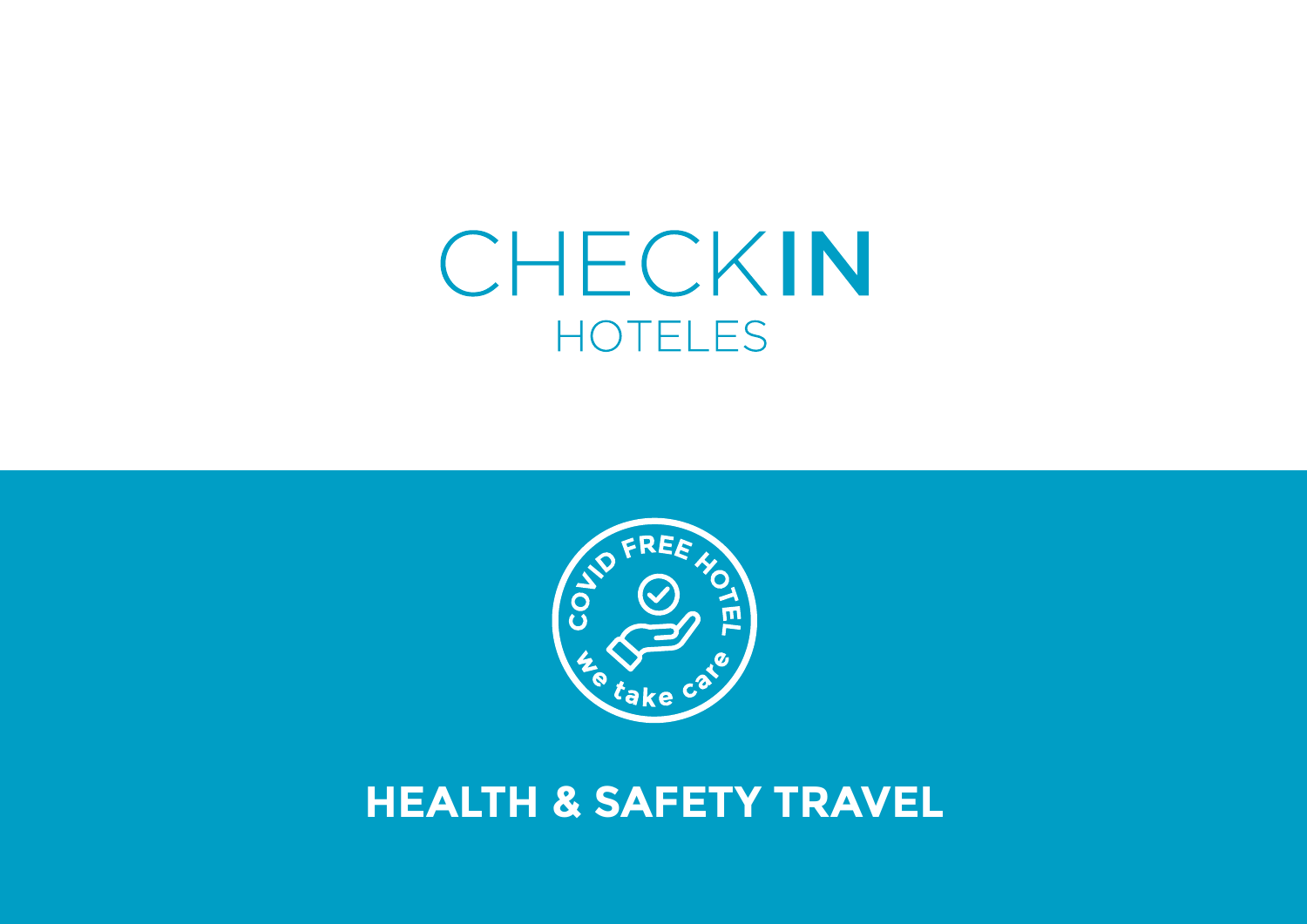## **Staff**

- **• Specific training** to all staff regarding prevention and hygiene.
- **• PPE use**, following sanitary recommendations from WHO.
- **• Creation of a safety and health** committee in all establishments.

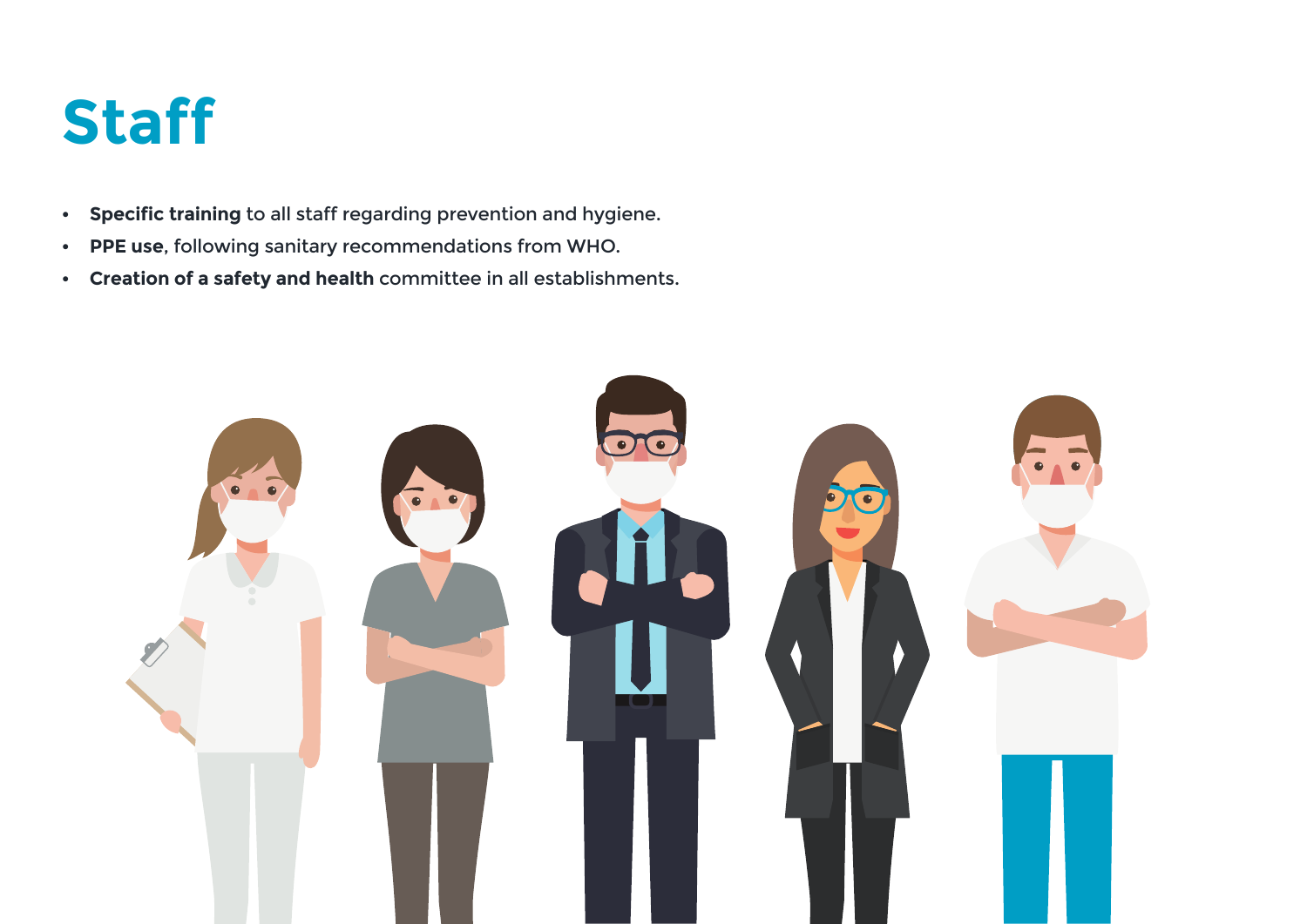# **Check-in**

| ₩ |   |
|---|---|
|   | í |
|   |   |

Implementation of a new **online check-in system.**

 $\begin{picture}(42,10) \put(0,0){\line(1,0){10}} \put(15,0){\line(1,0){10}} \put(15,0){\line(1,0){10}} \put(15,0){\line(1,0){10}} \put(15,0){\line(1,0){10}} \put(15,0){\line(1,0){10}} \put(15,0){\line(1,0){10}} \put(15,0){\line(1,0){10}} \put(15,0){\line(1,0){10}} \put(15,0){\line(1,0){10}} \put(15,0){\line(1,0){10}} \put(15,0){\line(1$ 

**Contactless payment** will be encouraged.

名<br>G-D

Room key **sterilization.**



**New signalling** with recommendations and indications for customers.

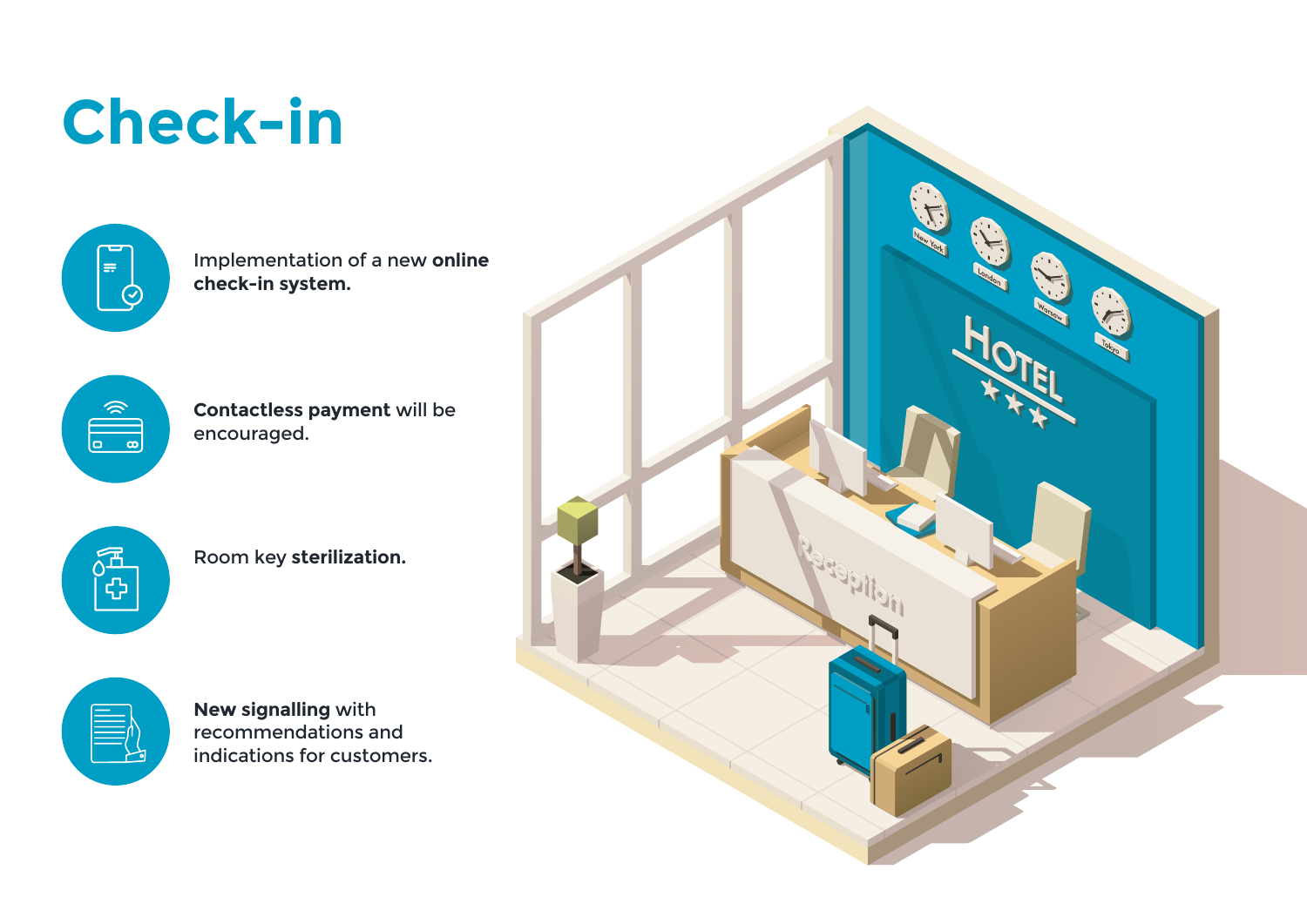### **Rooms**

- **• Room cleaning and disinfection** with specific virucidal cleaning products.
- **• Cleaning service** under customer's choice and request.
- **• 24h room sealing:** a day of inactivity from the leave of a customer's to another's arrival.
- **• Specific cleaning and treatment** for the correct textile's sanitation.

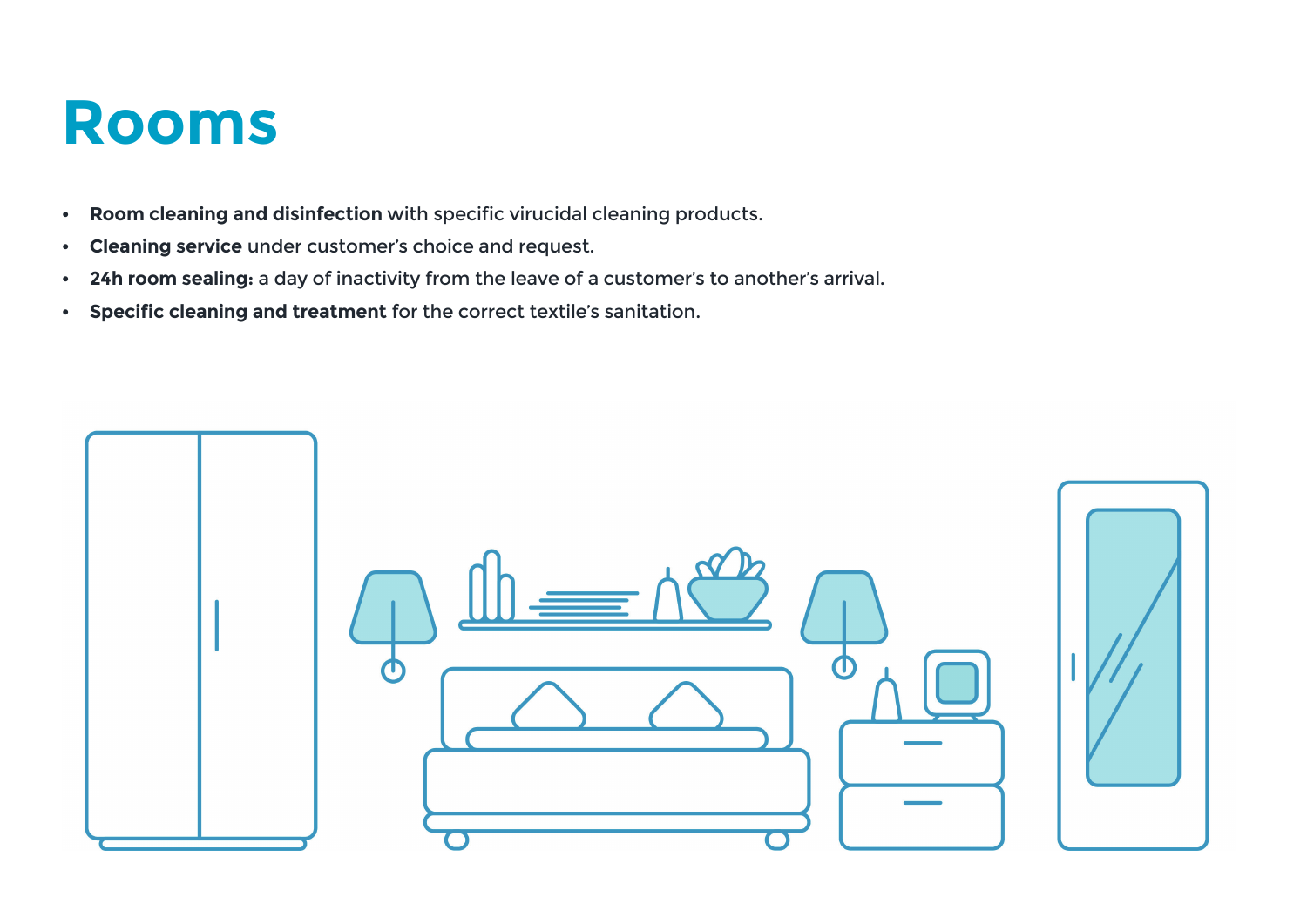# **During the stay**



**Cleaning and disinfection** of common areas with specific virucidal products.



**Daily ventilation** of all common areas



Many **hydro alcoholic hand sanitizing gel** dispensers for customer's use



**Occupancy limitations** to ensure social distancing



**Increase of cleaning and disinfection registries** to guarantee maximum water and surfaces' quality.



**Gym and swimming pool use under previous booking**, to limit the occupancy and ensure safe training and swimming.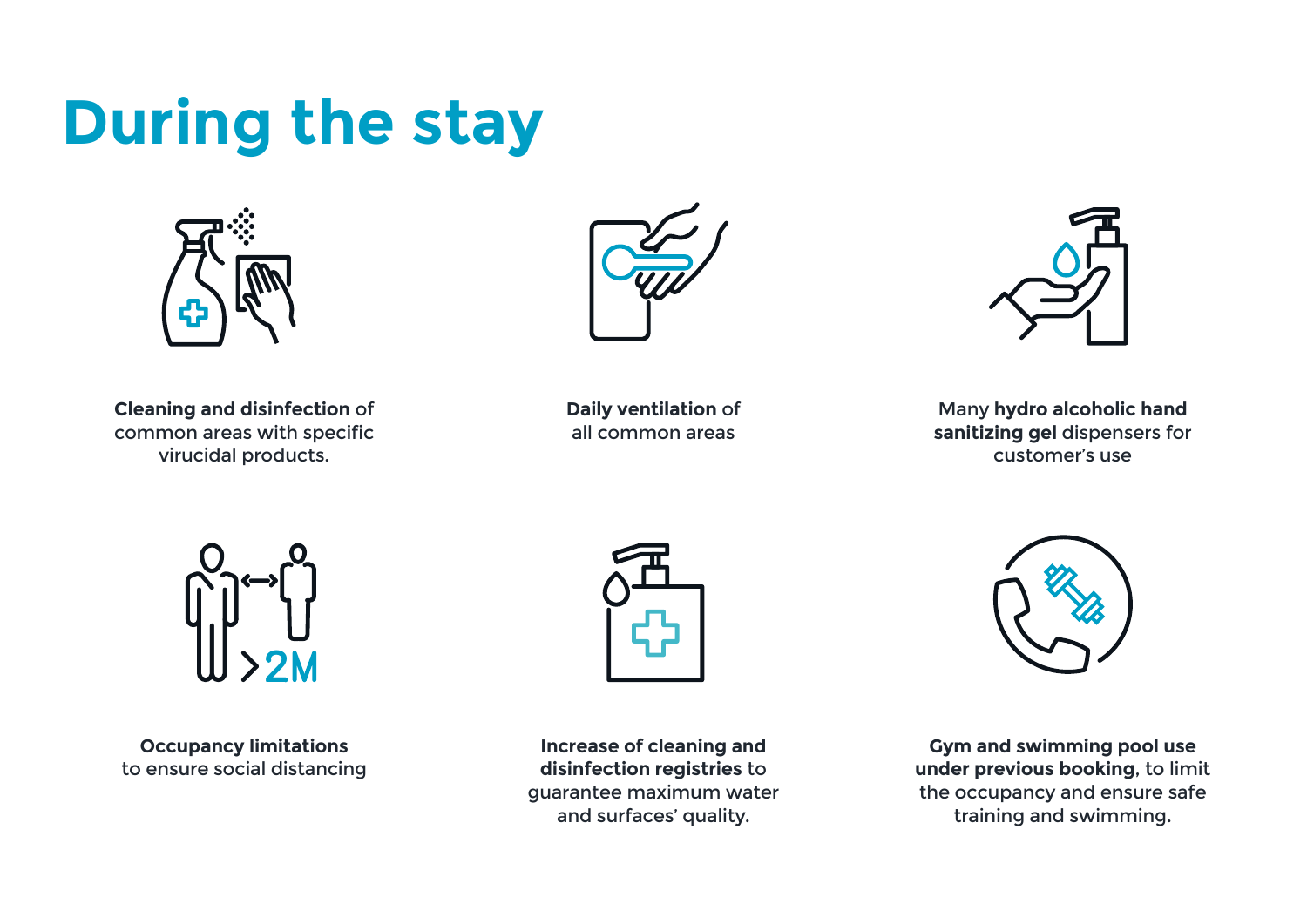# **Gastronomy**

- **• Occupancy limitations** in restaurants and bars.
- **• Minimum distance** of 2 metres between tables.
- **• Increase of opening hours** for our services.
- **• Show cooking and individual buffets** will be encouraged.
- **• Disinfection of all material and kitchenware** after every use.